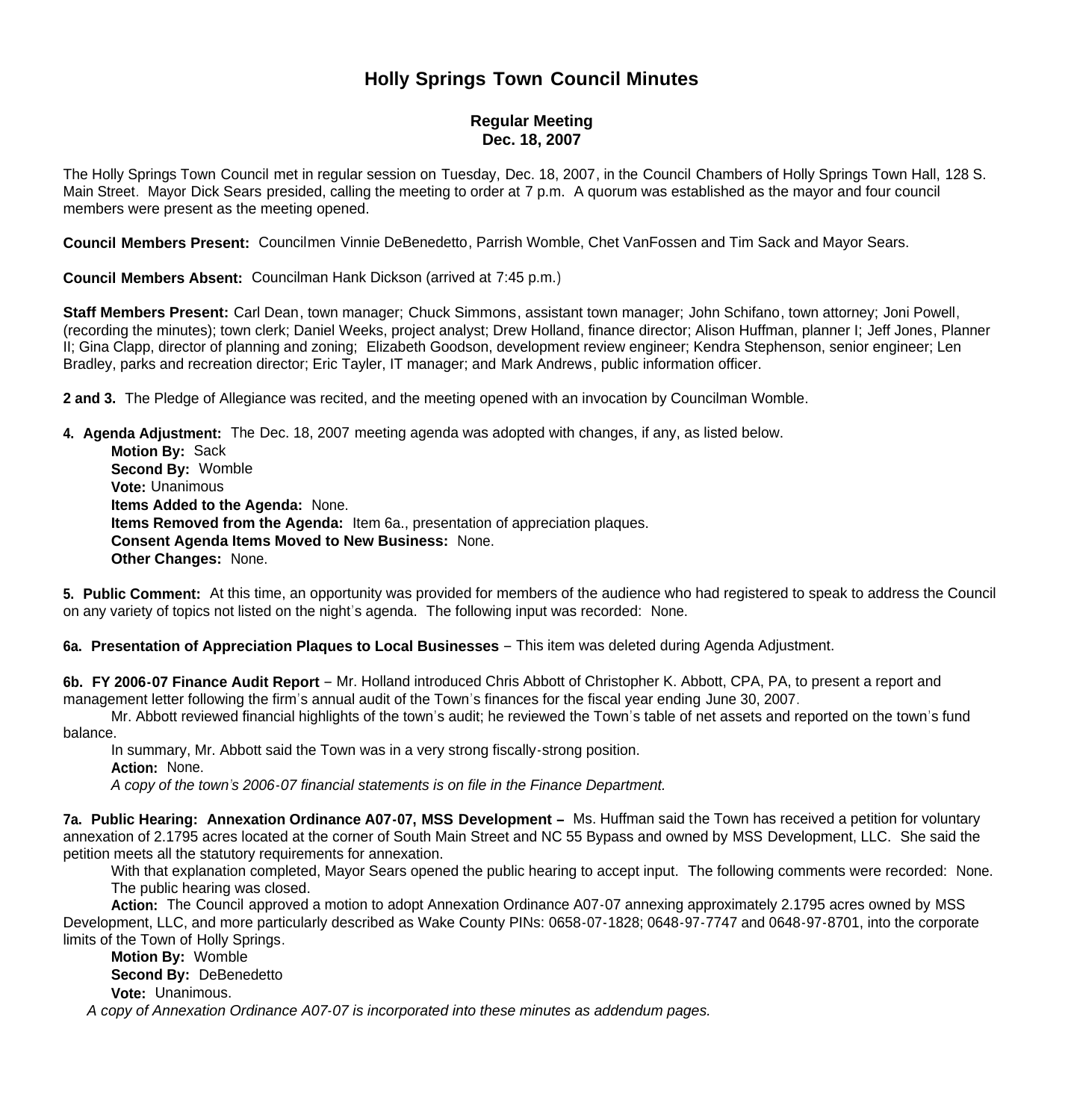**7b. Public Hearing: Zoning Map Change Petition 07-REZ-15 –** Mr. Jones explained the applicant is requesting to rezone approximately 144.47 acres from R-20 to CB: Community Business and R-MF-15: Multi Family Residential. He said the CB portion of the parcel is approximately 98.14 acres generally along G.B. Alford Highway (Highway 55 Bypass), and the R-MF-15 portion, which consists of approximately 46.33 acres, is generally located along Old Apex Rd.

 He pointed out that the parcel is designated in the Comprehensive Plan as a Regional Center, and the requested zoning districts would be in keeping with that plan.

 Mr. Jones said the Planning Board reviewed the proposal and asked about the thoroughfare shown on the Thoroughfare Plan potentially crossing this property. He said the thoroughfare shown would be a minor thoroughfare with a cross-section of 41 feet back-to-back on 90 feet of right of way, and the exact alignment would be discussed in more detail when this project comes in for a development plan.

With that explanation completed, Mayor Sears opened the public hearing to accept input. The following comments were recorded:

Travis Morehead, Elam, Todd, d'Ambrosi – Mr. Morehead, representing the applicant, spoke in favor of the rezoning.

David George of Kite Realty – Mr. George, representing the applicant, said he was available to answer questions.

There being no further comments, the public hearing was closed.

 **Action #1:** The Council approved a motion to accept the following Plan Consistency Statement: "The requested zone map change from R-20 to CB: Community Business and R-MF-15 is consistent with *Vision Holly Springs* Comprehensive Plan since the Future Land Use Plan indicates this property as Regional Center."

 **Motion By:** Sack **Second By:** DeBenedetto **Vote:** Unanimous.

 **Action #2:** The Council approved a motion to adopt Ordinance R07-01 approving and enacting Zone Map Change Petition #07-REZ-15 to change the zoning of 144.47 acres of Wake County PIN # 0649671163 from R-20: Residential to CB: Community Business and R-MF-15: Multi Family Residential as submitted by Travis Morehead of Elam, Todd, d'Ambrosi, PA.

 **Motion By:** Sack **Second By:** VanFossen **Vote:** Unanimous.

*A copy of Zoning Ordinance R07-01 is incorporated into these minutes as addendum pages.*

**7c. Public Hearing: Special Exception Use 07-SEU-10, 228 Tullich Way –** Ms. Huffman explained that because this hearing has been advertised, staff recommends that the public hearing be held as usual and the Council hear testimony and recommendations; however, staff also recommends that no action be taken on this petition, which is now invalid because application fees have not been received.

 Ms. Huffman said this property is located in the Oakhall PUD at 228 Tullich Way. The applicant is asking for a special exception use to section 2.08 to allow for a Family Childcare Home (in-home daycare). The parcel is 0.14 acres, and the applicant's home has 1,447 heated square feet.

 She said only 20% of the square footage, or 289.4 square feet, may be used for the in-home daycare. The applicant is proposing to use 240 square feet, so the applicant would be in compliance with UDO provision in Section 2.8. The Family Childcare Home would be located in the area that previously was used as a garage, but has now been finished.

Some concerns of the Planning Board were as follows:

- On-street parking and its potential to hinder traffic flow.
- Whether the home's garage is finished
- **Location of the home in relation to Holly Springs Road**

Ms. Huffman said all of the Special Exception Use findings of facts were thoroughly answered in the application.

 Ms. Huffman said that staff would recommend approval of this Special Exception Use, and the request is in compliance with the Vision Holly Springs, The Town of Holly Springs Comprehensive Plan; however, because applications fees remain unpaid, staff recommends only nonaction at this time or to continue the public hearing.

With that explanation completed, Mayor Sears opened the public hearing to accept sworn testimony. The following testimony was recorded under oath administered by the Town Clerk:

Tim Kirwan, 208 Spruce Ridge Court – Mr. Kirwan, president of the Oak Hall Homeowners Association, provided evidence contrary to that given by the applicant in regard to the findings of fact.

Mr. Kirwan pointed out that Tullich Way is 20 feet wide and is used as a busy through way.

He noted that many cars travel this roadway during morning and evening commute times when children would be dropped off and picked up, posing a danger to the children and to motorists.

He reported that the HOA has invested time and money to clear Tullich Way and Stone Hedge of parked cars due to safety concerns. He reported that the applicants are among those who have been parking on the street and are or were part of the on-street parking problem.

He then noted that the driveway of the location would not have the capacity for more than one client at a time, creating the potential for not only on-street parking, but possibly on-street on both sides of the street.

In closing, Mr. Kirwan said the Oak Hall HOA requests that the Council deny the permit due to the dangerous traffic situations that might be created.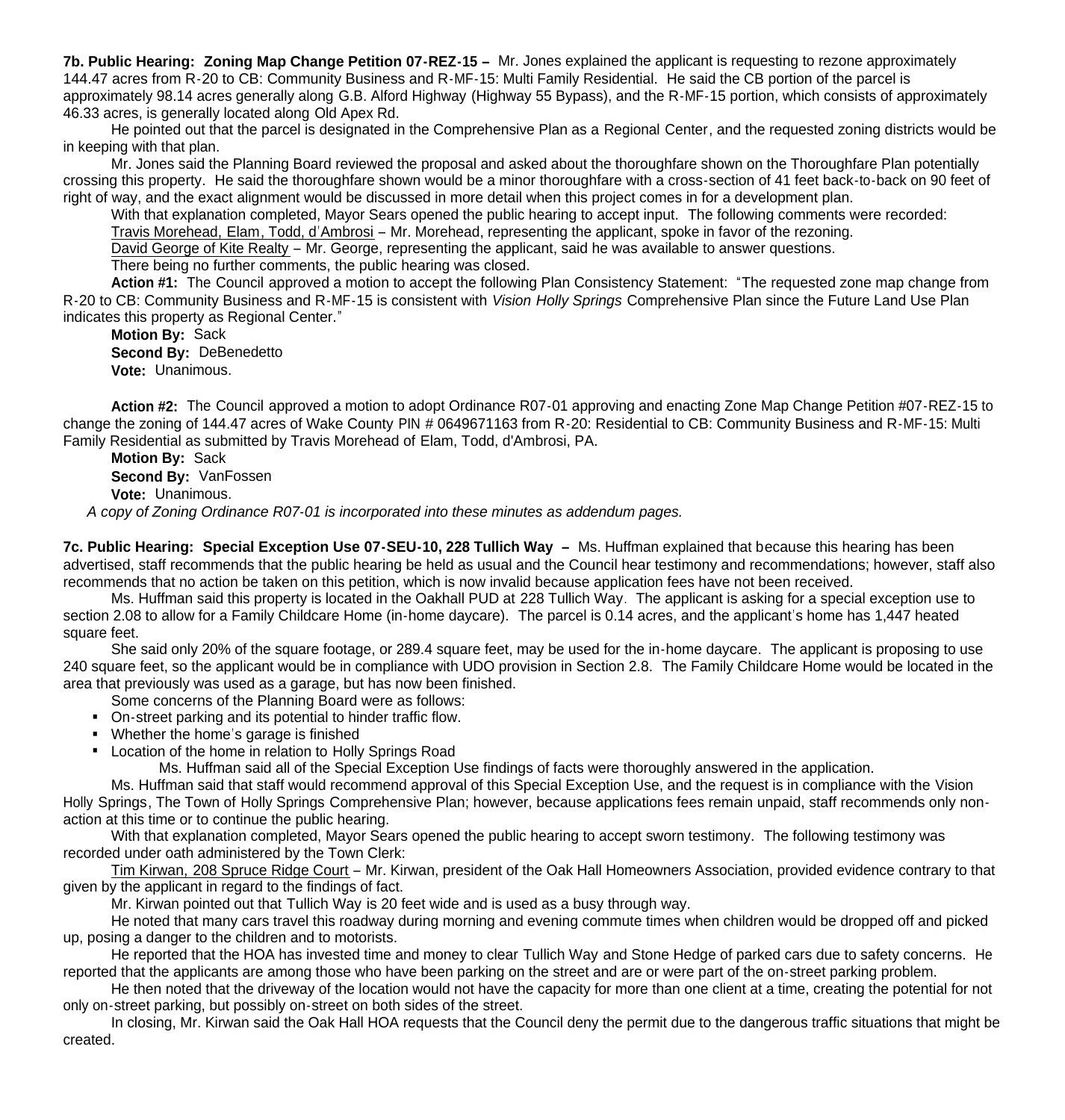**Action:** The Council approved a motion to continue the public hearing for Special Exception Use application 07-SEU-10 to Jan. 15, 2007. **Motion By:** Sack **Second By:** Womble **Vote:** Unanimous. *A copy of Mr. Kirwan's prepared statements are entered into the record and are incorporated into these minutes as addendum pages.*

**8. Consent Agenda:** The Council approved a motion to approve all items on the Consent Agenda. The motion carried following a motion by Councilman Womble, a second by Councilman DeBenedetto and a unanimous vote. The following actions were affected:

8a Budget Report – The Council received a report of monthly amendments to the FY 2007-08 budget approved by the Town Manager. *A copy of the budget amendment report is incorporated into these minutes as an addendum page.*

8b. Cultural Center Theater Rental Rates – The Council approved 2008 Cultural Center theater rental rates. *A copy of the theater rental rates is incorporated into these minutes as addendum pages.*

8d. Resolution 07-43 – The Council adopted Resolution 07-43 declaring certain personal property surplus to the needs of the town. A c*opy of Resolution 07-43 is incorporated into these minutes as addendum pages.*

8e. Budget Amendment – The Council adopted amendments to the CDBG scattered sites project budget in the amount of \$6,500 to cover service delivery charges. A c*opy of the budget amendment is incorporated into these minutes as an addendum page.*

 8f. Budget Amendment – The Council adopted an amendment to the FY 2007-08 budget in the amount of \$28,000 to set up funds for percentage-based and guaranteed Cultural Center performers. A c*opy of the budget amendment is incorporated into these minutes as an addendum page.*

**9a. Main Street Square PUD, 05-PUD-01-A01 Amendment –** Ms. Huffman said the applicant is proposing an amendment to the Main Street Square Planned Unit Development to change the following:

- 1) Adding one single-family lot.
- 2) Adding a Master Sign Plan to the Planned Unit Development to regulate the type and size of signage that would be permitted in the PUD.
- 3) Adding parcel number 0658-16-2629 (.54 acres) to the PUD.

Ms. Huffman said the Planning Board had reviewed the proposal and recommends approval.

 Councilman DeBenedetto noted that the Planning Board had held discussions regarding the added sign height and questioned how the Planning Board came to a conclusion to recommend approval.

Jimmy Cobb, 4936 Sunset Forest Circle – Mr. Cobb, representing the Planning Board, reported to the Council that the Planning Board had discussed the issue of allowing the added height to one sign and had come to an agreement that the sign's being located in a hole and its location relative to the highway would make the additional approximately 16 inches in height permissible.

 **Action:** The Council approved a motion to approve Planned Unit Development Amendment #05-DP-01-A01 for Main Street Square PUD as submitted by Bass, Nixon and Kennedy, project number 05343, dated revised 11/05/2007 with the following conditions:

1. All previously approved conditions for the Main Street PUD shall apply to this amendment.

 **Motion By:** VanFossen **Second By:** Womble **Vote:** Unanimous

**9b. Holly Grove Middle School Athletic Facilities** – Mr. Bradley explained that on Nov. 20, 2007, the Holly Springs Town Council agreed in concept to participating in a joint effort with Wake County Public School System for shared construction and shared use of athletic facilities at the new middle school. WCPSS is asking that the Council now formally commit to this proposal.

 He said the Town and WCPSS will begin working on a new joint use agreement as soon as the Council approves a motion to participate in the project. Work already has begun on an inter-local agreement with Wake County, and the Wake County Board of Commissioners will be discussing participation in this project at their January meeting.

 He said the total estimated cost for improvements is \$350,000, according to the project manager from WCPSS. For the purpose of the Dec. 18 meeting, staff is asking the Council to approve the entire amount in anticipation that Wake County will also participate by adding plus or minus \$133,000 as is being recommended by their staff.

 Mr. Bradley said the Town has approximately \$80,000 remaining from the Holly Springs High School project, and staff requests that this amount be transferred to the middle school project, which is to include lighting the football and softball fields, irrigation at the softball field and seating for both facilities.

 Mr. Bradley said he also would like to request that the Town look at building restrooms somewhere at this location, which would also be of benefit to the high school softball field and tennis court users.

He said without the restrooms included at this time, the Town would be looking at new funds totaling \$140,000.

 Mr. Bradley said that staff is recommending that Council approve this request to allow staff to inform WCPSS of the town's intent to participate.

 Councilman Dickson said he agreed in concept with the potential joint use agreement; however, he was reluctant to remove the entire \$80,000 from the high school project because restrooms would be beneficial for the facilities that the town uses.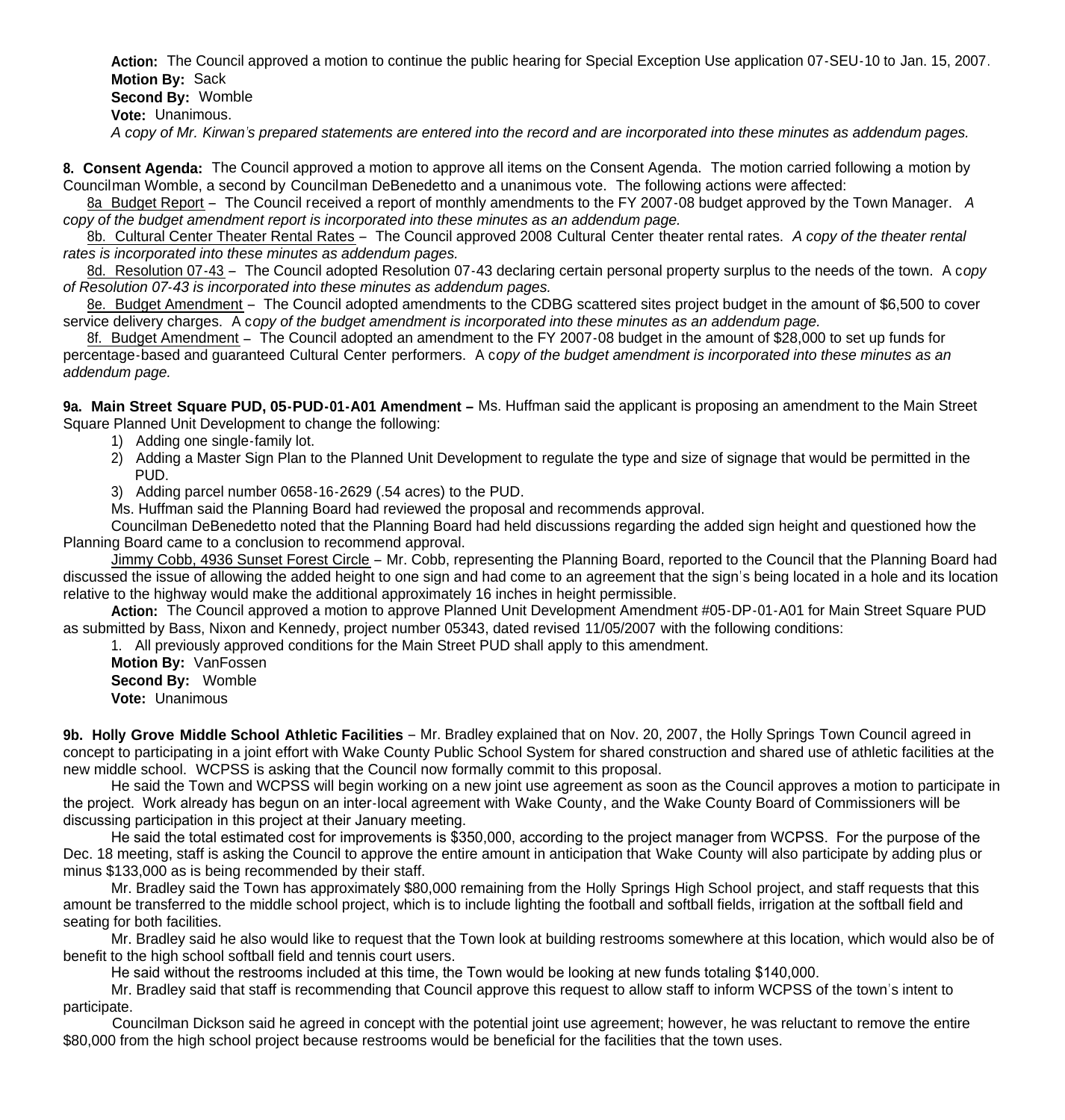Councilman Sack agreed because restrooms are needed.

 Mr. Dean explained that it would not be an either/or type of thing since the middle school improvements would actually serve both locations. Still, the Council indicated that it not want to remove the \$80,000 out of the high school project if it was not necessary.

 **Action:** The Council approved a motion to commit the Town's participation in shared construction and shared use of athletic facilities at Holly Springs Middle School.

**Motion By:** Womble **Second By:** DeBenedetto **Vote:** Unanimous.

9c. Stonemont Pump Station Site Plan Amendment - Ms. Goodson said consistent with the Town's Engineering Design and Construction standards, the proposed site plan for the Stonemont Pump Station is for the Council's endorsement. She said the pump station was added to the subdivision plan when it became apparent that downstream development was not going to provide a pump station to serve this development in the foreseeable future.

 Ms. Goodson said the pump station is surrounded by future Stonemont subdivision lots. It is buffered per design standards put in place previously by the Town Council to address this situation, and in fact meets all site design criteria per the engineering design standards approved by the Town Council with the exception of the requested variance for the buffered width to be reduced to exclude the area in the flood plain from the deeded pump station lot.

 Ms. Goodson explained the variance request. She said the Engineering Design and Construction Standards requires that all pump station sites include a 50-foot opaque buffer surrounding the pump station site and then include a 10-foot opaque buffer on either side of the access drive to the pump station. In addition, the entire site that the pump station is located on (including all required buffers) shall be deeded to the Town upon acceptance of the pump station.

 She said this site accommodates the requirement for the full 50-foot opaque buffer; however, a portion of the buffer will fall within the 100 year flood plain area. Staff recommends that the area to be deeded to the town not include the area of the buffer in the flood plain. In essence, this would reduce the width of the buffer along the creek side of the pump station 20 to 40 feet.

 Ms. Goodson said, also per Town Council direction and at the Town Attorney's concurrence, the plats for this project will clearly reflect a notation for all lots adjacent to and in proximity to the pump station that advises that a pump station will be placed on this lot, and will be subject to routine maintenance and future upgrade and expansion activities by the Town. She said normally this approval process happens simultaneously with the preliminary plan approval; however, this development was not approved initially with a pumping station – the Town Council granted permission to the developer to install a pumping station at a later date.

Councilman VanFossen asked if the site would accommodate upsizing.

Staff responded that it would.

 **Action:** The Council approved a motion to approve pump station site plan with a variance to the buffer width and with the following conditions:

- 1. Upon approval of the preliminary pump station site plan, a preliminary plan amendment will need to be submitted for approval to reflect this pump station site location.
- 2. The plats for this project shall clearly reflect a notation for all adjacent lots to and in proximity to the pump station that informs that a pump station will be placed on this lot, and will be subject to routine maintenance and future upgrade and expansion activities by the Town.

 **Motion By:** VanFossen **Second By:** Womble **Vote:** Unanimous.

**10. Other Business:** Councilman Womble reported that there are residents on Rex Road who are experiencing water well problems. Mr. Dean responded that the town owns a waterline in the area and said engineering would take a look at it and the cost.

Councilman Womble asked if the town would consider running the water line all the way down Rex Road.

 Councilman Womble asked if the town had any liability with the rock quarry operations that might have caused the water quality problems. The town attorney advised that a better route for the residents to take would be to petition for annexation and to hook up to the town's water system.

 Councilman Dickson requested that the town's growth issues report on the Website be added as a regular meeting agenda item for the Council to vote up or down on the question of a moratorium so the issue could be put to rest.

**11. Manager's Report:** Mr. Dean asked about where and when the Council wanted to meet in retreat and asked them to provide topics for discussion.

 Council consensus was that the retreat should be held at Pine Needles as in years past and that it be about the same length from Feb. 22 to Feb. 24.

**12. Closed Session:** The Council approved a motion to enter into Closed Session, pursuant to G.S. 143-318.11(a)(6) to conduct the town manager's performance evaluation.